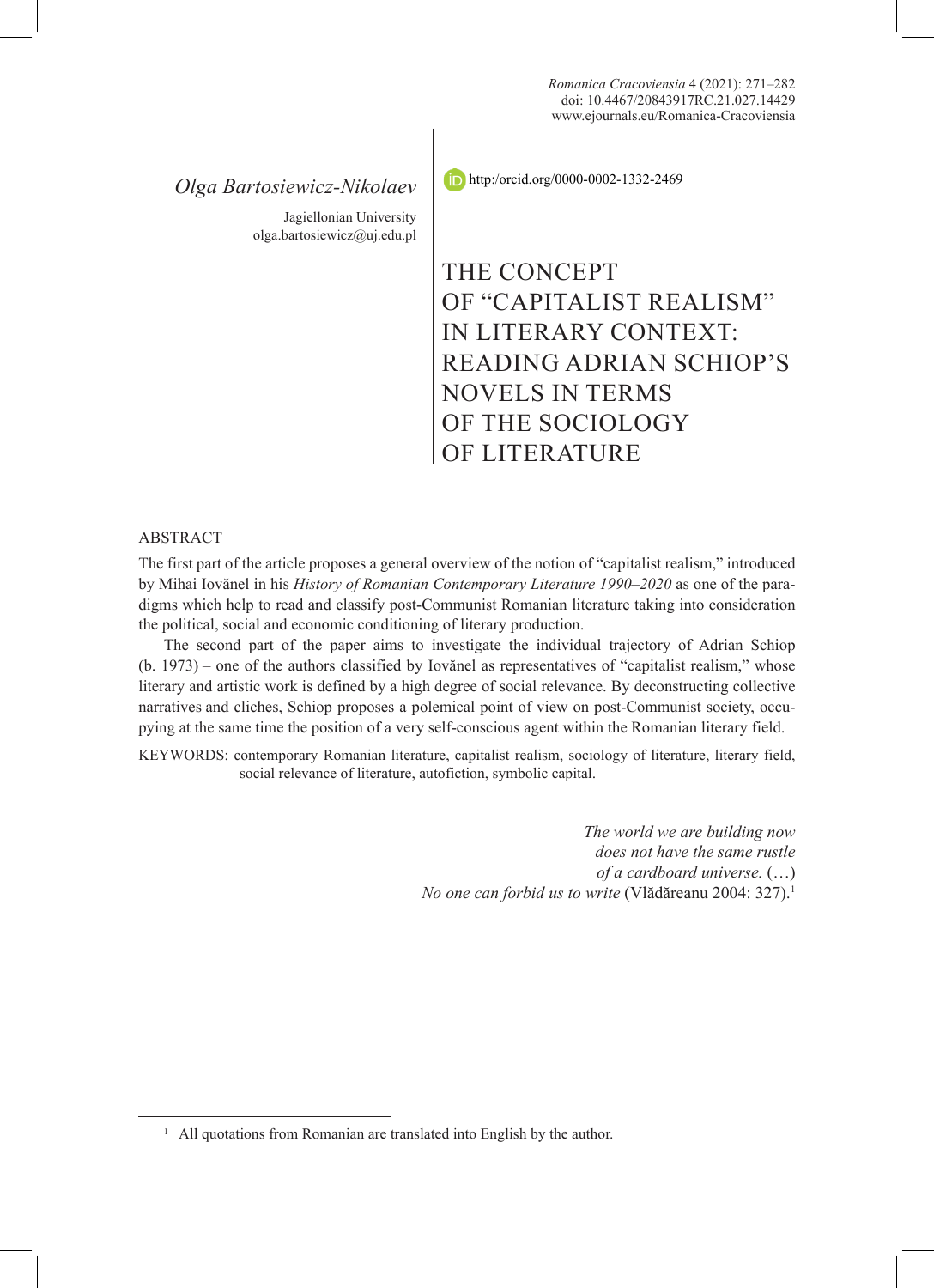## INTRODUCTION – THE CONCEPT OF "CAPITALISM REALISM" IN THE CLASSIFICATION OF ROMANIAN LITERATURE AFTER 1989

In a critical approach commonly used by Romanian literary scholars,<sup>2</sup> Romanian literature is periodized by generations, borrowing names from consecutive decades – so authors debuting in the 1960s are the so-called *șaizeciștii* (from the numeral "șaizeci" – sixty), then the 1970s belong to *șaptezeciștii,* the 1980s – to *optzeciștii,* the 1990s – to *nouăzeciștii*, and 2000 – to *douămiștii.* Indeed, such an approach has functional ordering qualities from the point of view of the history of literature. However, even if the mentioned above generations have their specific policies, it cannot be the only criterion for the complete characterization of aesthetic tendencies and literary forms and strategies which are in permanent dialogue and interdependence that specific time intervals cannot determine. That is why Mihai Iovănel, in his recently published study *Istoria literaturii române contemporane. 1990‒2020* [History of Romanian Contemporary Literature. 1990–2020] decides to broaden the perspective of describing contemporary Romanian literature. Hence, the author proposes a conceptually more capacious distinction, which allows identifying currents and poetics in Romanian prose and poetry of the post-communist period. According to Iovănel, what connects Romanian generations of prosaists, is the attitude to realism and a specific interpretation of mimetic aesthetics – the critic distinguishes three categories here: postmodern metarealism [Iovănel Mihai: "metarealismul postmodern"], miserabilist realism ["realismul miserabilist"] and capitalist realism ["realismul capitalist"]<sup>3</sup>. In my article, I would like to focus on the latter, used by Iovănel to create a paradigm that could describe a heterogeneous literary reality of the writers who valorized fiction after the so-called "memorialistic turn" (Mironescu 2015: 40) in the early 1990s and who have been functioning in the new post-communist reality of literary production.<sup>4</sup>

Iovănel borrows the concept from Mark Fisher, whose book *Capitalist Realism: Is there no alternative?* uses this term to characterize "the widespread sense that not only is capitalism the only viable political and economic system, but also that it is now impossible even to *imagine* a coherent alternative to it" (Fisher 2009: 2). According to Fisher, before the collapse of the Soviet Union, there were still some alternatives to capitalism –

<sup>2</sup> For the theoretical background, see: Tudor Vianu, 1936, *Generație și creație. Contribuții la critica timpului*, București: Editura Librăriei "Universala"; Mircea Martin, 1969, *Generație și creație*, București: Editura pentru literatură; Nicolae Manolescu, 2000, Generaţie literară, *România literară* 2, http://arhiva. romanialiterara.com/index.pl/generaie\_literar (access: 20.09.2021).

<sup>&</sup>lt;sup>3</sup> Iovănel discovered the concept of "capitalist realism" after he published in 2017 *Ideologiile literaturii în postcomunismul românesc* [The Ideologies of Literature in the Romanian Post-Communism], where he used a more precise term of "petit bourgeois realism" [realismul mic-burghez], focused on the economic condition of writers debuting after 1989, representing a specific social class with similar economic position and material interests, called by Iovănel "an intellectual proletariat" (see: Iovănel 2017: 145–148).

<sup>4</sup> The writers whose chosen novels are entering into the paradigm of capitalist realism in Iovănel's *History...* are: Dan Lungu, Sorin Stoica, Ovidiu Verdeș, Florin Lăzărescu, Radu Pavel Gheo, Lavinia Braniște, Mihai Radu, Dan Alexe, Bogdan Răileanu, Iulian Bocai, Adrian Schiop, Alexandru Vakulovski, Dan Sociu, Nicolae Strâmbeanu, Filip Florian, Ruxandra Ivăncescu, Radu Paraschivescu, Doina Ruști, Ioana Pârvulescu, Cezar Amariei, Cristian Teodorescu and Gabriela Adameșteanu. This list, reduced to several dozen names, is dictated by the character of such overview that formulates historical and literary generalizations – although such research is laborious and time consuming, it is often accused of gaps and simplifications.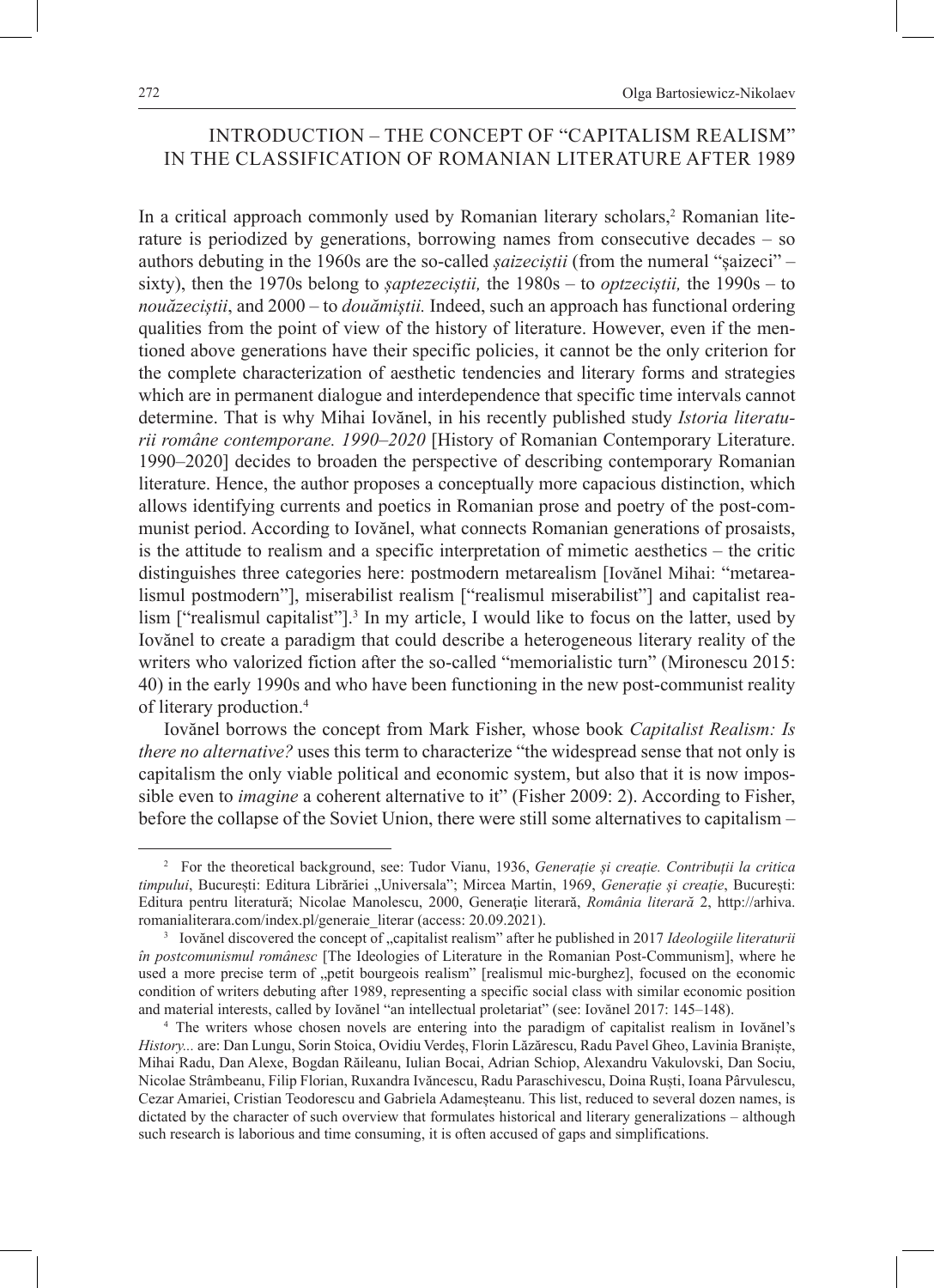they disappeared after 1989, the symbolic year of the decisive victory of capitalism, which started to capture and to determine the public thought, to "occupy the horizons of the thinkable" (Fisher 2009: 8). With our reflection and linguistic imagination, we are not able to go beyond the limits of capitalism. As Alison Shonkwiler and Leigh Claire La Berge explain in their study *Reading Capitalist Realism*:

Realism, as described by Fisher, is not a representational mode or aesthetic. It is instead a general **ideological formation** [OBN] in which capitalism is the most real of our horizons, the market-dominant present that forms the limits of our imaginaries. Thus Fisher argues, echoing similar statements from Fredric Jameson and Žižek, that it is easier to imagine the end of the world than the end of capitalism (Shonkwiler, La Berge 2014: 2).

Although Iovănel has a pretty vague usage of "capitalist realism" and introduces this concept to describe a diverse and aesthetically heterogeneous group of writers, Fisher's diagnosis can become, as I argue, a very inspiring key to reading and classifying post-communist Romanian literature. On the one hand, it emphasizes the political, social and economic conditioning of literary production; on the other hand – it accentuates the importance of the historical turning point in Romania after 1989: "communism is no longer alpha and omega, its experience no longer filters any other experience (although it continues to be relevant), it becomes a secondary reference, mediated by the neoliberal horizon" (Iovănel 2021: 409). Moreover, the new paradigm proposed by Iovănel is characterized by the domination of *a story* over the complicated formal literary strategies and postmodern experimentalism. According to the theoretician, it was a reaction of the authors in the 2000s to the abstract ideologies of the 1980s. New writers want to grasp more on reality and reach everyday life's simplest, most banal experiences while making a detailed and challenging diagnosis of the contemporary Romanian society which is dealing with the reality of capitalism.

Furthermore, unlike the other proposed *realisms* (the miserabilist one and the postmodern metarealism), which reveal primarily aesthetic categories, the capitalist one<sup>5</sup> relates to a specific socio-economic system. Thanks to such an approach, the development of literature is understood as closely related to several significant changes, both at the regional level (the collapse of Ceaușescu's regime and the birth of a free market economy at the beginning of the 1990s, the accession of Romania to NATO in 2004 and to the European Union in 2007) and at the supra-regional one, including globalization and mass-media development. Such an interpretative horizon makes us realize that it is difficult to discuss Romanian literature after 1989 without being aware of the changes in the publishing market (the most important being abolition of censorship, liquidation of centrally controlled publishing plans and privatization of publishing houses, change

<sup>&</sup>lt;sup>5</sup> It is worth mentioning that the concept of capitalist realism was used for the first time in the 1960s by a group of German Pop artists and then by Michael Schudson in his 1984 book *Advertising, the Uneasy Persuasion*. Both were making parodic and obvious references to the notion of socialist realism (which constitutes, in the Romanian case, a very interesting comparative context). But, what is important, in contrast to socialist realism, capitalist realism traverses the terrain between the ideological and the critical (cf. Shonkwiler, La Berge 2014: 15).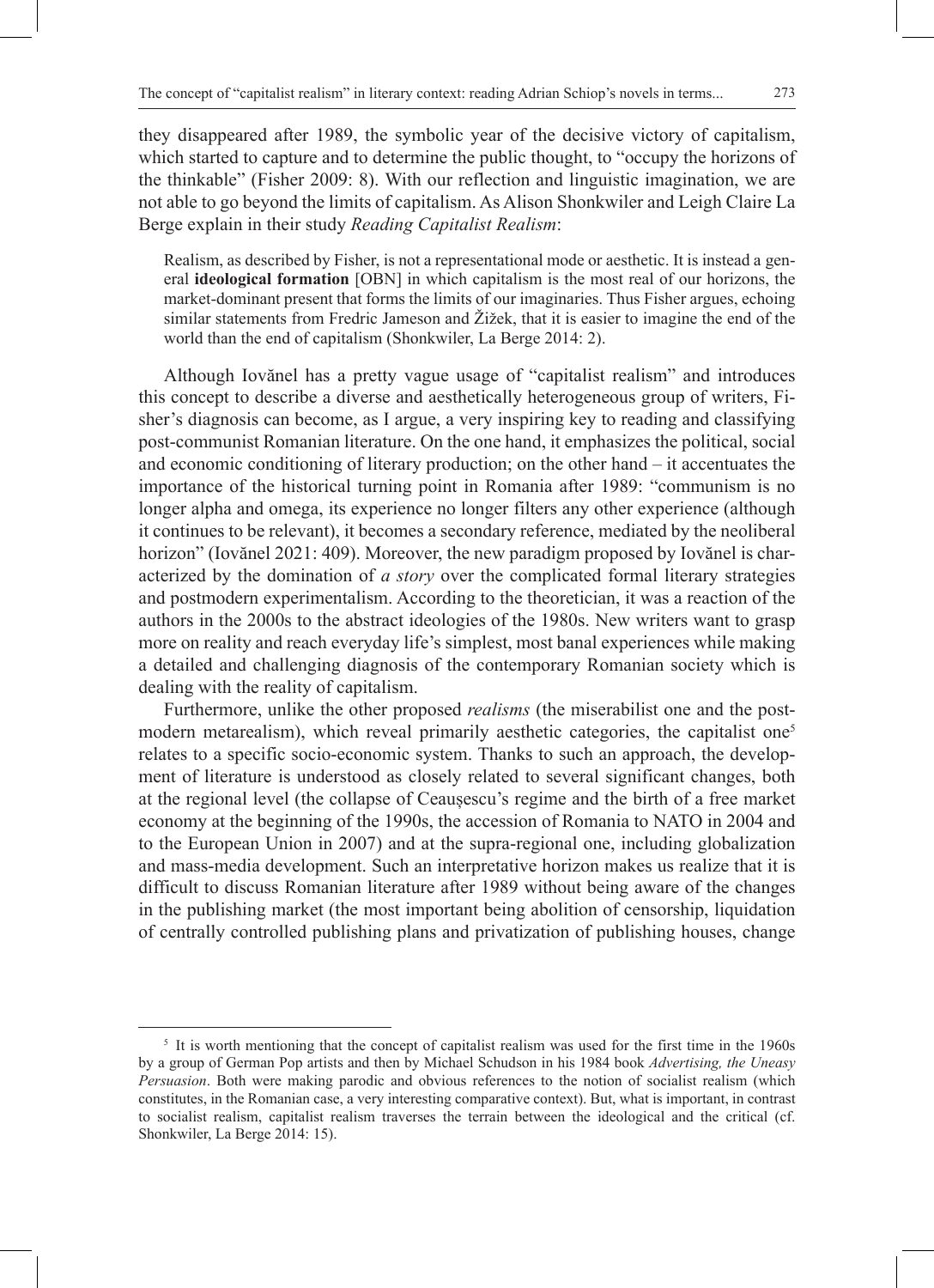of the writer's social status, increasing competition in the free market, related to, among other things, the emergence of numerous translations from other languages).<sup>6</sup>

Hence, taking into consideration the theoretical framework proposed by Mark Fisher and applied by Iovănel to describe changes in the field of Romanian literature after 1989, my article will focus on the literary phenomenon of Adrian Schiop, whose both work and literary persona, as I claim, illustrate the effects of capitalist realism on the contemporary society as presented in Fisher's book. My article aims to demonstrate that reading Schiop through this concept can be a useful interpretive tool for two main reasons. First, Schiop-the author fictionalizes in his novels the problems of Romanian capitalist society and the complexities of transition times – by recreating the elements of his biography and placing them in the wider context of social life, he shows what consequences had the new political and economic system on social, cultural and work structures in Romania, especially within the marginalized groups. He provides a credible portrait of contemporary Romanian society, "authenticated" by the aesthetics of "microrealism" and strongly defined authorial self-positioning. Second, in interviews and public statements, Schiop-the individual presents his views on his precarious and difficult status as a writer. In the world where "capitalist realism has successfully installed a 'business ontology' in which it is *simply obvious* that everything in society, including healthcare and education, should be run as a business" (Fisher 2009: 17), he is aware that writers have to deal with the commercialization and commodification of literature. He is thus conscious about his double position of being a critic and a beneficiary of the capitalist system – eventually, he transforms his experiences and storytelling skills into a product that enters the market and becomes subject to its pressure.

### THE EMERGENCE OF ADRIAN SCHIOP IN THE ROMANIAN LITERARY FIELD

Adrian Schiop was born in 1973 in Porumbacu de Jos (a village in Sibiu county); he gained his cultural capital following a conventional path of education – in 1997, he graduated from the Faculty of Psychology and Science of Education at the Babeș-Bolyai University, then he did his Master's degree in Linguistics at the same university. After graduation, he worked five years as a Romanian literature high-school teacher. From 2004 to 2010, he collaborated as a journalist with the daily newspapers "Evenimentul Zilei," "Prezent'" and "România liberă." Nowadays, he calls himself an independent journalist, and he collaborates mainly with some online magazines (e.g. CriticAtac, a left-wing group of social, intellectual and political critique).

In 2014 he completed his PhD in sociology at the National School for Political and Administrative Studies. The supervisor of his doctoral thesis with the title *Șmecherie și lume rea. Universul social al manelelor* [Cunningness in an Envious World. The So-

<sup>6</sup> To read more about the transition from the communist centralized market to the post-communist free market in Romania, see: Vladimir Pasti, 2006, *Noul capitalism românesc*, Iași: Polirom; Adriana Stan, Cosmin Borza, 2020, Deetatization of Culture, Privatization of Politics: The Case of the Publishing Houses in Post-Communist Romania, *Studia Politica: Romanian Political Science Review* 20(3): 382‒397.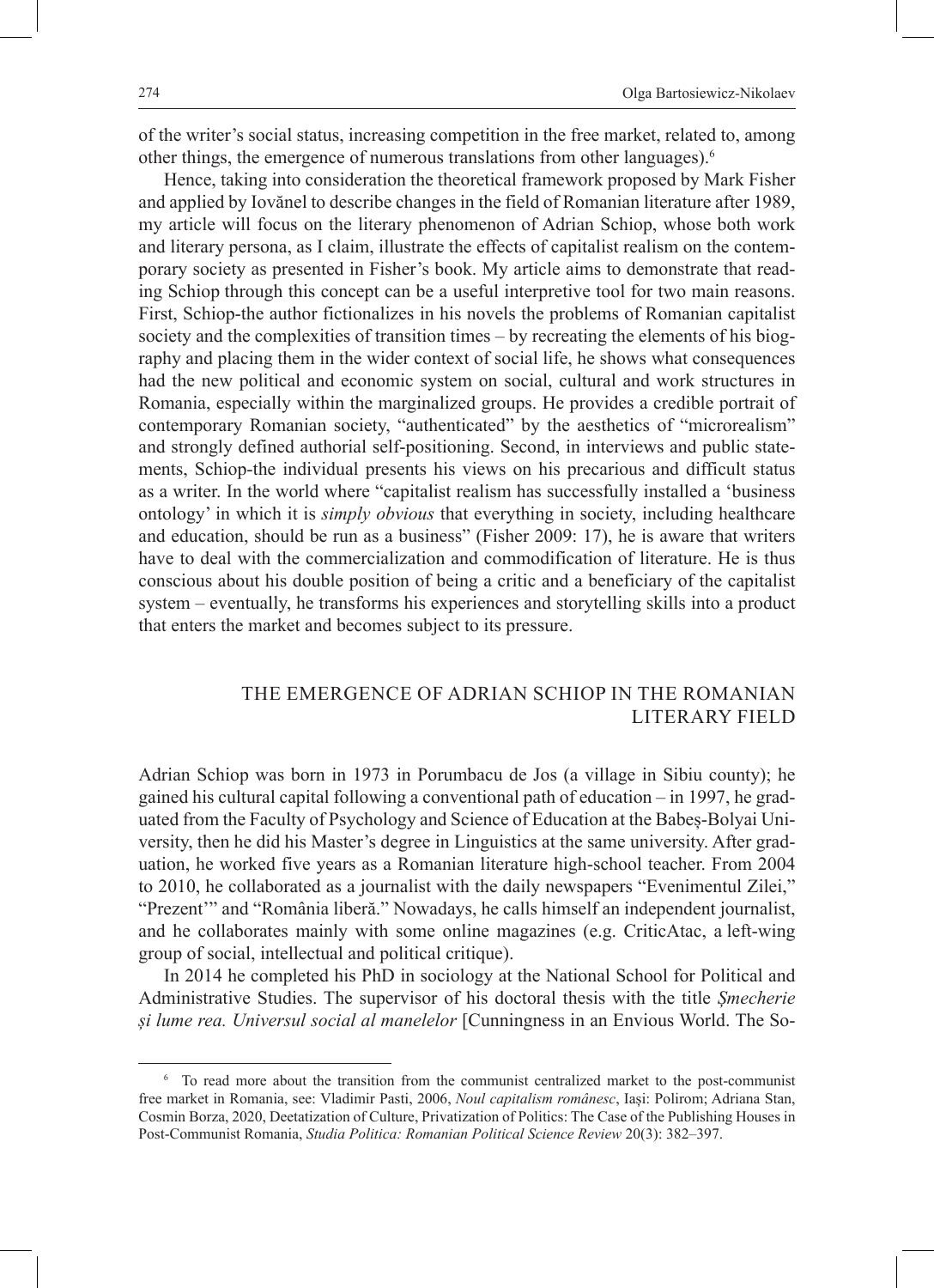275

cial Universe of 'Manele' Ethno Pop] was Vintilă Mihăilescu, one of the most renowned Romanian sociologists and anthropologists. As a recognized representative of a specific apparatus of consecration (the university), Mihăilescu legitimized with his name and position such a doctoral dissertation which addresses the subject of *manele*, the musical genre considered by a large part of the Romanian society as the embodiment of bad taste, kitsch and a form of 'low culture.'7

Schiop published his thesis in 2017 in the Moldavian publishing house Cartier, thus consolidating his position as an expert on the *manele* cultural and social phenomenon. His name had been associated with this topic for years – already in 2009, he organized a party with the support of the National Dance Center at the National Theatre in Bucharest, which is considered the first *manele* party for hipsters and artists. Subsequently, he will fulfil a role of a DJ at many of such events in Bucharest – mostly in Macaz, an autonomous community center for independent culture and left-wing thinkers, but also in some other unconventional spaces, sometimes even in Ferentari. Thus, he became the initiator of a trend called ironically "manele for intellectuals" [*manele pentru intelectuali*] – young people from intellectual and artistic circles organized parties with *manele*, inscribing them in the anti-discriminatory discourse: with their gesture of acceptance of this type of music, they were expressing support for the so-far excluded Roma people, who are still considered as the largest group of *manele* consumers. The subject of *manele* will also constitute an essential reference in the Schiop's most famous novel *Soldații. Poveste din Ferentari* [Soldiers: Story from Ferentari] *–* the writer correctly diagnosed their lyrics' subversive potential corresponding to the social and cultural changes of the post-revolutionary transition. *Manele* put forward the dream of getting rich – both their lyrics and the acts of prodigality of the *maneliștii* openly fetishize money which makes people react to their own disavowed desire of being wealthy and extravagantly wasteful. Thus, they represent "a defiance of the rational labor ideals of capitalism that the people well settled in their lives and careers are just trying to establish in Romania" (Mihăilescu 2014: 191).

Schiop started his literary career in a strongly ideologically and aesthetically defined milieu of the young, rebel artists – he made his writing debut in 2002 in "Fracturi"<sup>8</sup> magazine with a fragment of his first novel *pe bune/pe invers* [straight/queer<sup>9</sup>], fully published in 2004 in the Polirom collection "Ego. Proza." Since then, all his other books were printed in the very same collection, which contributed to the accumulation of symbolic capital of his writing – Polirom (founded in 1995) is one of the leading private publishing houses in Romania. The collection "Ego. Proza" was launched in 2004 as an effect of a marketing campaign entitled "Vote for the Young Literature," due to which, as

<sup>7</sup> For a detailed overview of this phenomenon, see: M. Beissinger, S. Rădulescu, A. Ghiurchescu (eds.), 2016, *Manele in Romania. Cultural expression and Social Meaning in Balkan Popular Music,* Lanham, Boulder, New York, London: Rowman & Littlefield.

<sup>8</sup> The magazine "Fracturi" [Fractures] was founded by Marius Ianuș, co-author of the *Manifesto of Fracturism* (published in 1998 with Dumitru Crudu and centered on authenticity, sincerity and reconnection between poetry and real life), and its 8 issues printed between 2002 and 2003 were considered a platform of a young, revolted literature. The contributors to "Fracturi" were indeed the most prominent representants of the emerging generation, among others Ionuț Chiva, Mihail Vakulovski, Dumitru Crudu, Ruxandra Novac, Elena Vlădăreanu, Răzvan Țupa.

<sup>&</sup>lt;sup>9</sup> I use here Andrei Terian's translation of the novel's title (Terian 2021: 113).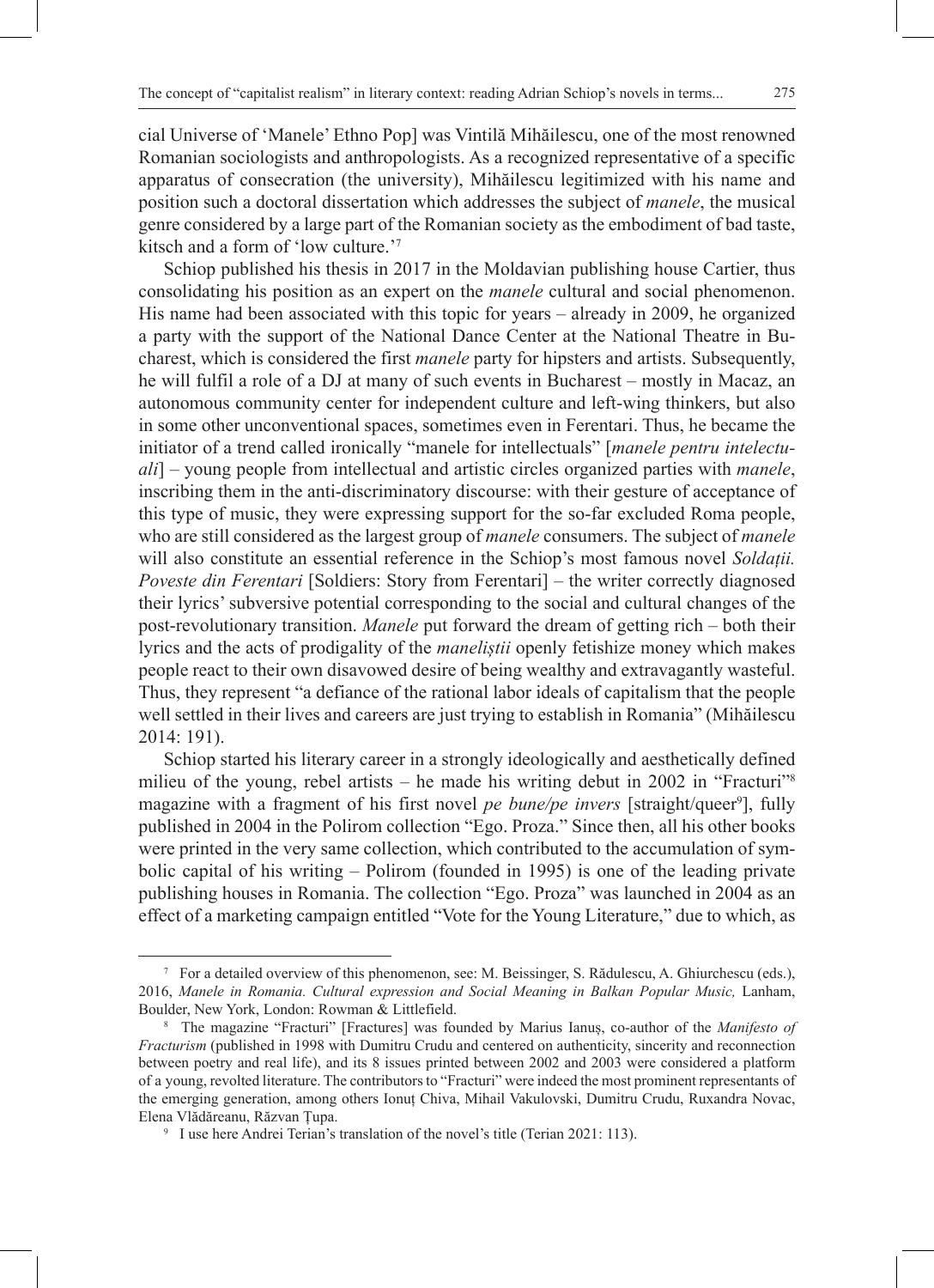"it is commonly accepted (…) the larger readership became interested in contemporary autochthonous literature during the second half of the 2000s" (Mironescu 2015: 37). The Polirom publishing series of the new Romanian prose is equated with a sizeable symbolic capital – in this collection, leaded by a renowned writer Lucian Dan Teodorovici, appeared the most important Romanian fiction books from the 2000s and still it represents the most important publishing series for the debutants.<sup>10</sup>

Schiop's debut novel announces the style and themes characteristic of his entire literary work: the first-person narrative with apparent references to the author's biography,<sup>11</sup> a disillusioned vision of reality (called by Fisher "neo-noir worldview," understood as "stripping the world of sentimental illusion" [Fisher 2009: 15-16]), metafictional elements, colloquial and vulgar language, presence of the so-called "romgleză" (characterized by the introduction of entire phrases/expressions in English into dialogues thus imitating the contemporary colloquial Romanian language), numerous inspirations of counter-cultural tendencies resulting from the need to oppose the mainstream conventions. As Costi Rogozanu, an influential left-wing journalist and author of the novel's preface (which also had an impact on the reception of the book), observes:

Schiop proposes a naive, homosexual, complex, inhibited, (semi-) socially failed character. His text is a kind of report of a group. (…) The young people in Schiop's story pour out their bitterness by reinventing a language of "street" philosophy. They are part of that generation mesmerized by the high subculture of the '90s: Nirvana and almost everything that moves through Seattle, Suede, BUG Mafia [a Romanian hip hop squad – OBN], etc. Sometimes, there is an irresistible linguistic mix, sometimes too artificial, between the hermeneutics of Baudrillard-type suspicion and Tataee-type subcultural revelations. This slang is Adrian Schiop's main bet (Rogozanu 2004).

In his 2009 novel, *Zero grade Kelvin* [Zero Kelvin], Schiop changes the spatial scenery and fictionalizes his experience as an expat worker – in the early 2000s, he travelled to New Zeeland with a tourist visa and a plan to remain there (then he worked as a house painter and finally, he decided to return to Romania). Michel Houellebecq's characters visibly inspire Schiop's protagonist<sup>12</sup> – he is cynical, frustrated, hopeless for other people, as well as for the entire concept of society. At the same time, *Zero grade Kelvin* keeps its social-engaged dimension by introducing the topic of Romanian economic emigration (at the end of the 1990s and the beginning of the 2000s, very often partially legal) and poor working conditions. It is a significant and widespread problem in Romanian society – according to the World Bank Report, "Romania experienced the highest increase in emigration among the EU countries since 1990 and this high emigration dynamic affected both high-skilled and low-skilled migration" (World Bank Report 2018:4), this

<sup>&</sup>lt;sup>10</sup> Nowadays, there are two more collections with this profile, yet neither of them took away the consecrating status from the "Ego. Proza" series: in 2017, the Humanitas publishing house created a publishing series *821.135.1 ‒ Scriitori români contemporani* devoted to contemporary Romanian literature, coordinated by Andreea Răsuceanu; in 2018, publishing house Nemira created a *n'autor* series coordinated by Ana Nicolau.<br><sup>11</sup> To read more about the autofictional aspect of the novel *pe bune/pe invers*, see: Florina Pîrjol, 2014,

*Carte de identități. Mutații ale autobiograficului în proza românească de după 1989*, București: Cartea Românească, 228‒236.

<sup>12</sup> Iovănel argues that Schiop also borrowed from Houellebecq's 2005 novel *The Possibility of an Island* a dystopic plot, whose pastiche, unfortunately, did not add any positive value to the book of Romanian author (Cf. Iovănel 2021: 431).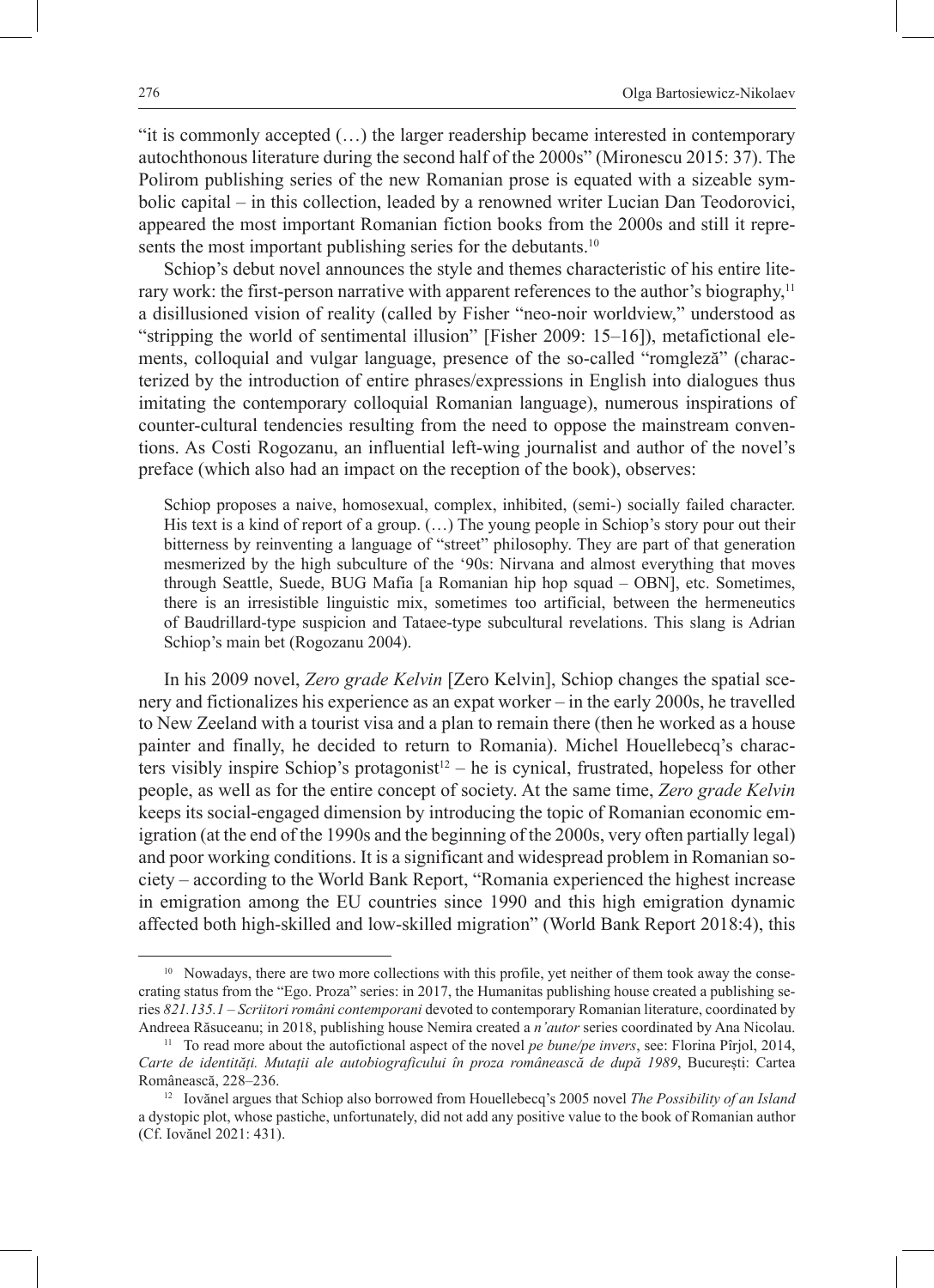tendency concerning both temporary and permanent emigration. The transitional capitalism affected thus all social classes, Schiop's autofictional alter ego and Schiop-the actual author representing an example of a precarious intellectual, who, though well educated, is forced to search for financial security outside the country: "I had finally reached my money, and this had never happened when I worked in Romania – there I depended on the food from my uncle or the money I received from time to time from my family" (Schiop 2009: 163).

### *SOLDAȚII, POVESTE DIN FERENTARI* – A MIRROR OF SOCIAL **COMPLEXES**

Published in 2013, the novel *Soldații. Poveste din Ferentari* has been Schiop's most significant literary achievement,<sup>13</sup> representing one of Romania's most discussed fiction books in recent years. First – due to the topic it addresses: the same-sex relationship between the main character, Adi, an anthropology PhD student and his Roma friend, a former convict named Alberto, coming from Ferentari, Bucharest's impoverished and ill-famed neighborhood. Second – due to the highly inventive and often vulgar language, the hallmarks of Schiop's writing since his debut.

The power of Schiop's story lies in the fact that he introduces ambivalence to the stereotypical perception of the inhabitants of Ferentari, being aware of his privileged class origin (despite his financial instability, as a son of a local village doctor, he could be considered as a representant of the countryside's middle-class, while his educational and artistic decisions include him to the intelligentsia status class), but also of his own "weirdness." Applying in 2015 for a writing residence with a project *Single Man Looking*, Schiop confessed:

I was still an alien in the world of Ferentari. (…)What I want to do as a writer in residence at ODD is to dig deeper into my schizoid identity as a member of the world of the Center, where I don't feel I belong, and a wannabe denizen of Ferentari, where I can't really fit in. It's interesting and sad at the same time to be amongst 'real people' of the working class, but the cost of such a life is a certain exclusion and obtuseness which, especially to a gay person, are of no help, but on the contrary, they bring even more alienation (Schiop 2015).

By exploring his own alienation, Schiop does not fall into the trap of exoticizing the "forbidden ghetto neighborhood of Bucharest," he avoids a patronizing perspective. On the contrary, he wants to become a part of this urban tissue he describes, but instead, he finds himself a pariah due to his gay relationship with Alberto. He neither identifies with left-wing activism from the downtown  $-$  he mocks his friends from Bucharest's leftist circles, showing their ignorance of the world whose values they seem to protect and being acutely sensitive to their moral and intellectual hypocrisy. Andrei Terian calls this particular kind of positionality *hypermarginality*, "a sociological category or condition

<sup>&</sup>lt;sup>13</sup> It is worth mentioning that Schiop has been noticed and appreciated already after having published his second novel – in 2009, his name was included by Tom Wilson and Miloš Jovanović in the "100towatch" anthology, featuring the most promising 100 Romanian artists of the young generation.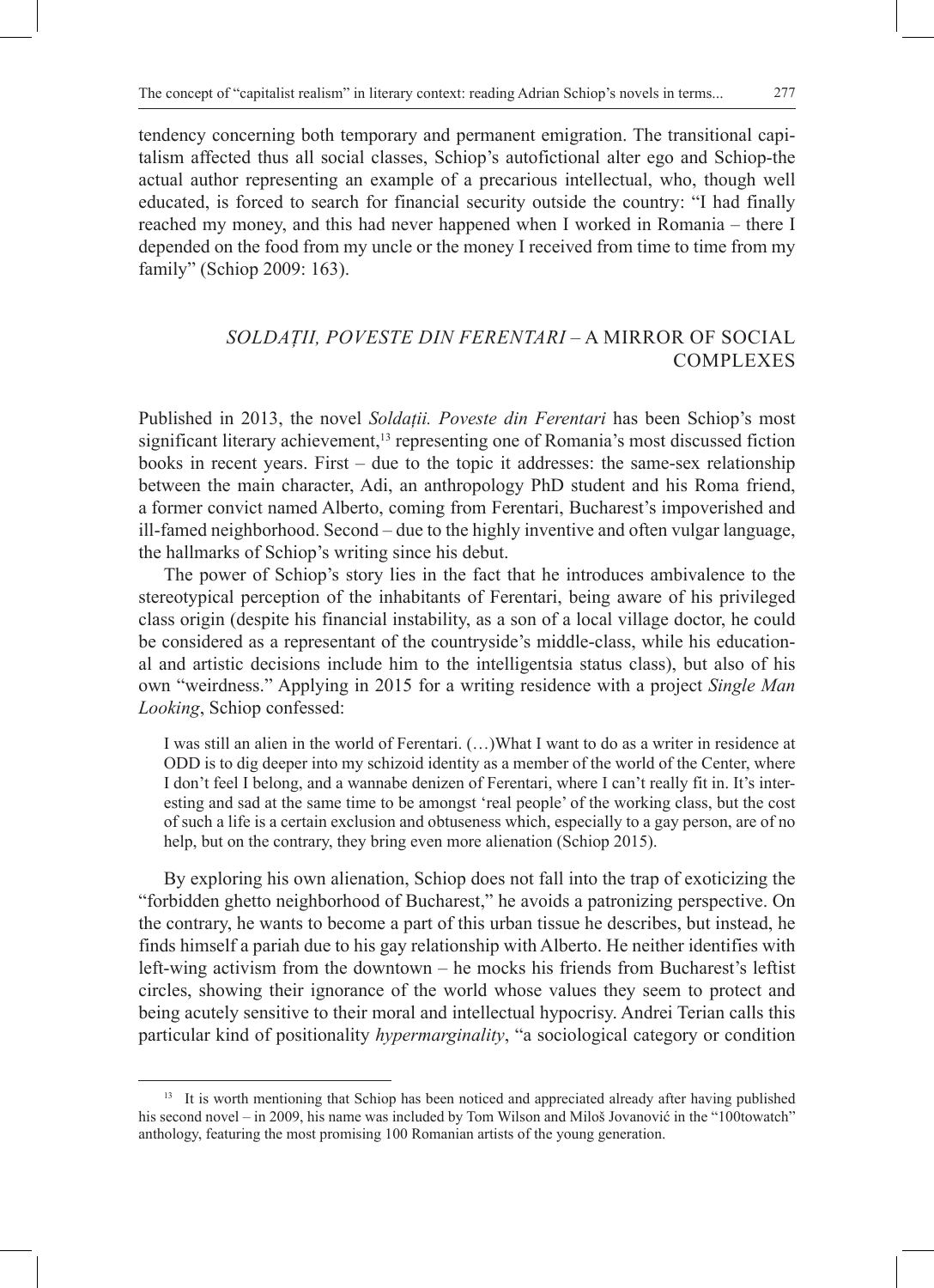where an individual's outsider standing as a member of one or more minority groups is reinforced and further complicated by his or her marginal place in those communities" (Terian 2021: 114).

As well as his literary alter-ego, the writer moved to Ferentari to write his PhD thesis about *manele*. After *Soldații…* publishing success and its screen adaptation, he bought an apartment in this peripheric area and lives there until now, confirming the authenticity of his declarations. He presents his life situation in his new book, introducing – as always – some autobiographical details: "In 2013 I published a novel, which, a few years later, was adapted into a movie – and with the money from the film and with my family's help, I took an apartment in Ferentari, where the prices were half lower than in the rest of the city" (Schiop 2021: 36). The writer's life seems thus to be a natural continuation of the story described in the novel, and Ferentari represents his "place," a concrete social area which determines the scope of his artistic project.

Preoccupied with his economic situation, Schiop underlines very often, both in his fictional writing and interviews, that life in Ferentari is cheaper than in the rest of the city and that it reminds more of the reality of the first transitional years after 1989 than the contemporary Bucharest's world, where the global capitalism is experienced intensively through the flows of consumer goods and technologies. He describes it explicitly in a long paragraph of *Soldații…,* where he calls Ferentari his "90s bubble that protects him from the present" and describes the transition as a time when "everything spiraled downward, hopelessness flourished, where overnight the old system was replaced by a new one, incomprehensible to absolutely no one" (Schiop 2013: 150–151).

Although the 1990s are presented as a decade of insecurity, confusion and sociopolitical mess, the narrator's nostalgic perspective seems to justify all the disadvantages of that historical period. Otherwise, Schiop is quite aware of the political contemporaneity and social anxiety of present days, using novels, articles and his Facebook profile (often in an exaggerated, caricatured way) as a vehicle for his views. He is very consistent in his vision of reality, it is important to him to demystify the current order, to describe the dark side of the ideological climate in which capitalism flourishes. As he underlines in a 2019 questionnaire for "Nowa Dekada Krakowska" magazine in response to the question whether literature can be considered an instrument that shapes social self-awareness:

It is obvious that capitalism has completed its mission on Planet Earth in conditions in which humanity has rapidly reached its finite point and is no longer able to develop. On the other hand, I am like a child in the fog, I have no idea what the socio-economic model of the future will look like<sup>14</sup> – one that can manage regression and then a period of stagnation – in the hope that one day a technological leap will come down as *deux ex machina*. Anyway, to not let everything go to the dogs, I think we need a state in which WE ALL WILL FEEL EQUALLY BAD... [Schiop announced here the title of his future novel, *Să ne fie la toți la fel de rău*, published in 2021– OBN]. But before that happens, I am glad to see that more and more people are waking up, I am glad to see more and more politicized art. As an artist, I try to contribute to this progressive disfigurement of the world, in short – to present it even uglier than it is, to add even more hopelessness to this black despair (Schiop 2019: 175).

<sup>&</sup>lt;sup>14</sup> A book that provides some inspiring answers to Schiop's questions and doubts, is recently published Jason Hickel's *Less is more. How degrowth will save the world*, London: Penguin Random House, ebook 2020, paperback 2021.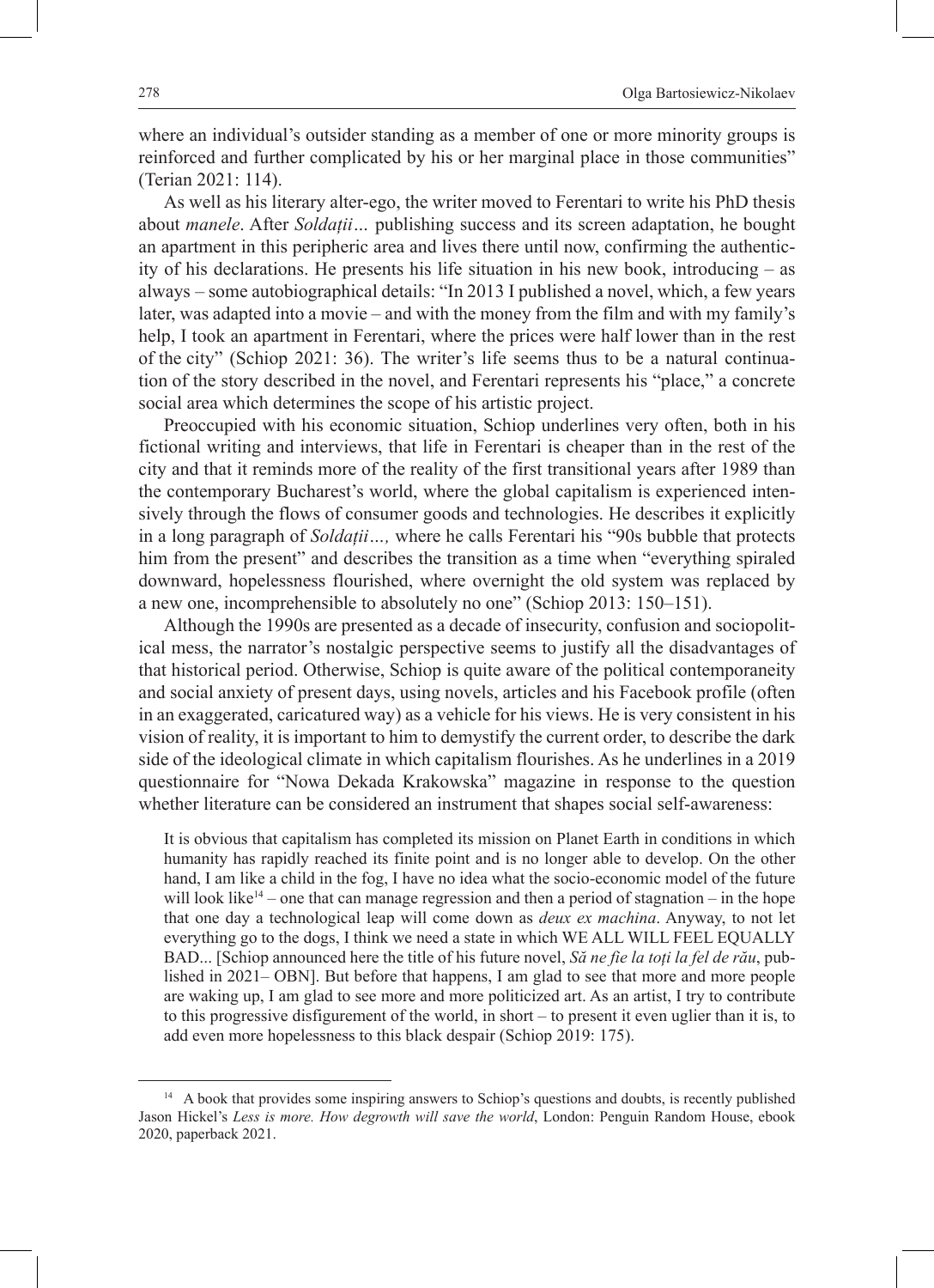However, Adi, the protagonist of *Soldații*…, is not "innocent;" he addresses the capitalist fantasy of his own business by organizing trips to Ferentari for people from the center of Bucharest. Therefore, he wants to earn money by monetizing the "exotic dimension" of the neighborhood, still dominating the collective consciousness. He is aware that Ferentari, this "anachronical enclave of Bucharest," represents "what the emerging Romanian middle class is most ashamed of, and thus functions as a mirror showing the complicated picture of its complexes" (Kołakowski 2019: 33). Moreover, in the microenvironment of Ferentari, the narrator shows that even human relationships can be measured as financial transactions – Adi offers Alberto gifts and money, and promises to help him get his papers and an honorable job, while Alberto seduces Adi with his body, tender words and gestures. Finally, Adi, the one with more considerable cultural and economic capital, decides to end this relationship. As Ioana Macrea-Toma observes, "Schiop succeeds as an author, but fails as a character (…) instead of freeing his Ferentari friend from the cycle of poverty and degradation, he merely 'immortalized' him in a book quite literally, cooping him up forever in an ancillary social identity" (Macrea-Toma 2021: 103).

## *SOLDATII…* AND THE RISE OF SCHIOP'S SYMBOLIC CAPITAL IN ROMANIAN LITERARY FIELD

The literary/aesthetic and the socio-cultural quality of Schiop's novel were noticed by critics and the public (although it cannot be associate with popular literature, it received the status of a Polirom bestseller), setting in motion numerous consecration instances that contributed to the increase of the writer's symbolic capital. Thus, the book gathered excellent reviews from a big part of the most influential Romanian literary critics*,* and it has won two prizes for best novel in 2014, from the important, opinion-forming weekly magazine "Observator Cultural" in the category "Prose" and from the Book Industry Gala in the category "The best book of the year" – both maintaining authority of consecrating institutions. The reviewers "acclaimed the novel quasi-unanimously, no matter the ideological positions of the publications where it was reviewed" (Terian 2021: 115). Hence, his book was seen among others as "a brick taken from Jacques Balthazart's and Zimbardo's constructions and thrown at literature's window" (Baghiu 2014), "an impressive social-milieu novel" (Chivu 2014) or "a homosexual, but at the same time a universal love story" (Dinițoiu 2013).

In 2017, Ivana Mladenović directed a film based on the novel, and Schiop played there the main character (which was a demanding and challenging task, as he repeated in many interviews) and co-wrote the scenario; Mladenović won Best Debut at the 2018 Gopo Award (the most prestigious film competition in Romania), the movie has been shown successfully at many international festivals (e.g. San Sebastian, Toronto). It existed within a context of the most influential and worldwide known product of Romanian culture – Romanian New Wave Cinema, characterized by the documentary-like atmosphere, a minimalist and realist style, and often illustrating the local experience of the transition from communism to post-communism. Mladenović's movie follows the aesthetical path of this new filmmaking school, whose main goals: naturalist approach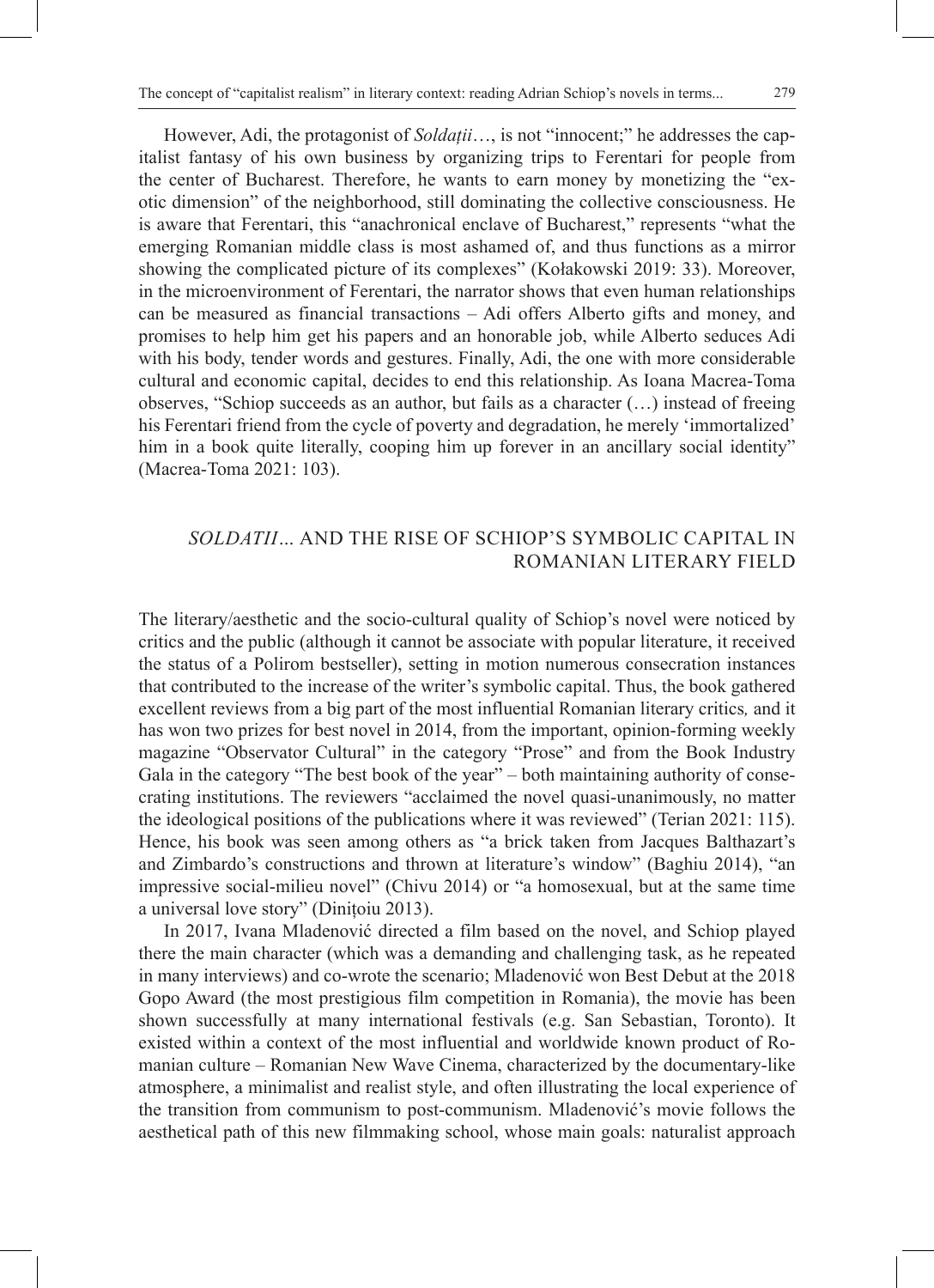and intimate representation of "slices of life" (Doru 2014: 59) correspond perfectly with the universe depicted in the novel. Furthermore, the movie inscribed Schiop's story in the global distribution channels, placing it in a larger market of ideas and increasing the attractiveness and visibility of the novel.

Participation in the film production also opened Schiop to screenwriter's experience, which resulted in another collaboration with Mladenović – they co-wrote a scenario (also nominated to Gopo award) for her newest movie, *Ivana cea Groaznică/Ivana the Terrible* (2019).

Moreover, in 2018, *Soldații* ... was translated into Polish,<sup>15</sup> increasing Schiop's international visibility and broadening the reception of his writing to a new literary market.

But, as I claim, the most critical effect of the novel's success and its direct impact on the development of the literary universe in Romania is that Schiop gained a visible position as the voice of LGBT+ literature. This visibility is taking a practical dimension – for example, in the period  $6<sup>th</sup>$  May – 22<sup>nd</sup> July 2021, the author conducted a workshop of creative writing queer, organized within the Triumph Amiria. Museum of Queer Culture [?], which aimed to support this concrete area of young literature. Such involvement of the writer, who represents himself a very vulnerable minority, supports diversity, equality and inclusion in the Romanian literary field, still dominated by cis white male authors.

Nevertheless, although thanks to *Soldații*… Schiop became better known and established a certain readership successfully, he does not create a "mass-market" literature and his literary production is not very high (4 novels in 17 years). He still needs to practice what Bernard Lahire calls *the literary double life* – in order to earn a living, he must undertake various activities, "combine literary and extraliterary activity" (Lahire 2010: 449). Thus, he activates as a journalist, conducts creative writing workshops, writes film scripts, participates in meetings with authors and at literary festivals, applies for grants and residencies for artists. As might be expected, the greater the writer's symbolic capital, the more orders, invitations and opportunities he receives to gain the economic capital.

These social conditions of the production of literary works constitute an essential point of reference in Schiop's works - he enumerates his numerous and varied sources of income in all his novels (in the most recent one, *Să ne fie la toți la fel de rău*, he is happy about the relief grant provided to the artists to support them during the COVID-19 pandemic) and in his writing one can feel a constant fear of economic insecurity – so common in the capitalist system.

<sup>15</sup> Żołnierze*. Opowieść z Ferentari*, transl. by Olga Bartosiewicz, Universitas, Kraków 2018 (until now, October 2021, it remains the only translation of the book). One can find translated fragments of his writing in magazins from Belgium ("DW B"), Switzerland ("Heterographe"), Czech Republic ("A2"), Germany ("Parsimonie") and Poland ("Nowa Dekada Krakowska").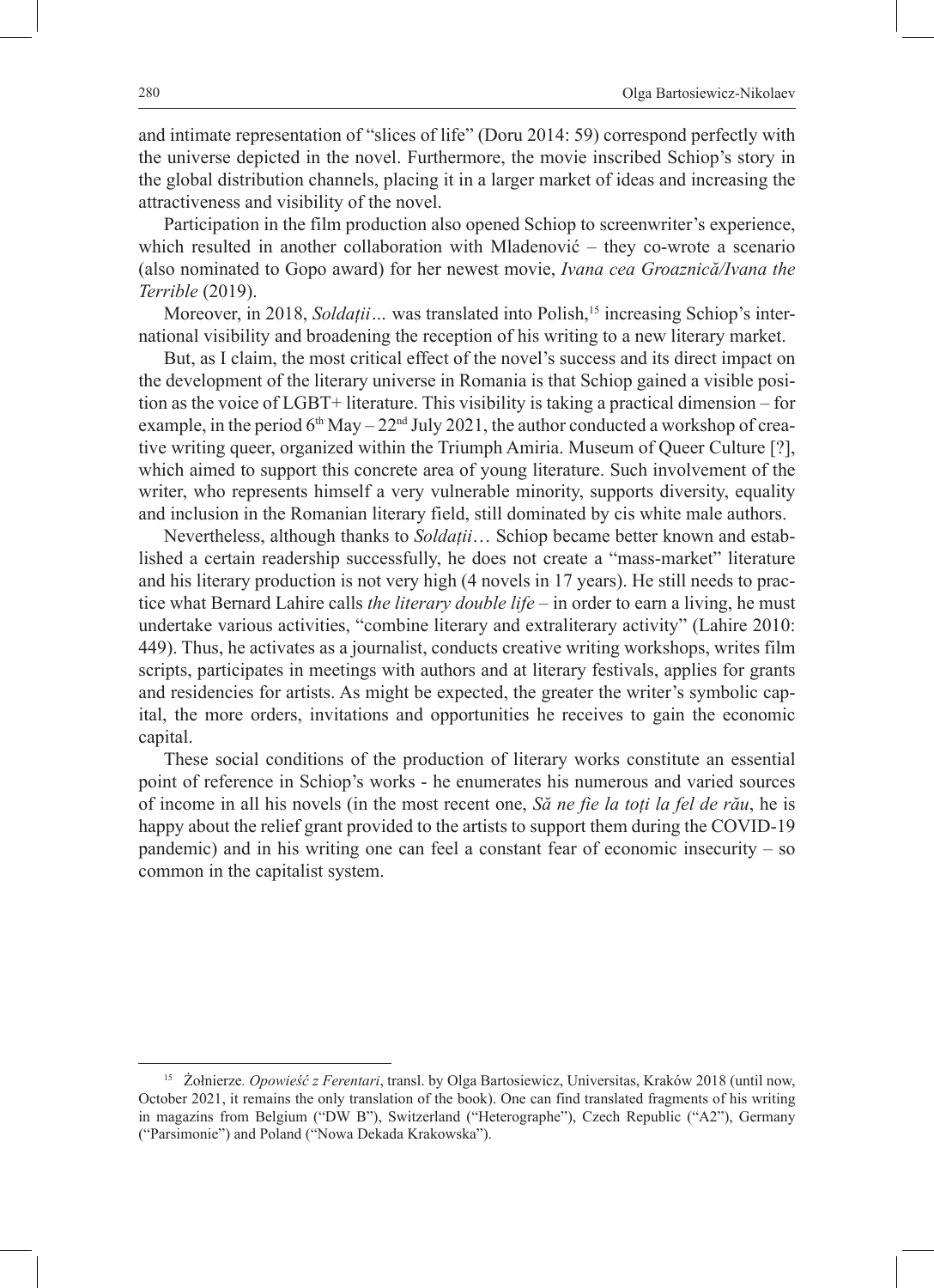### CONCLUSION

The literary and artistic phenomenon of Adrian Schiop constitutes an interesting case of an author present in the public space in Romania after 1989, advancing along his career path in parallel to all capital transitional and post-transitional challenges of the country. The main topics present in his prose reflect significant, yet insufficiently present in the public debate, problems of Romanian society (e.g. LGBT+ community, everyday life of the working-class, harsh realities of freelancing, social and economic inequalities, life on the periphery, financial emigration, COVID-19 pandemic seen through the eyes of ordinary people). Writing about minority groups and socially excluded individuals, he emphasizes at the same time his own existential and social alienation. His literary work seems to correspond perfectly with Elena Vlădăreanu's anti-postmodernist citation I have chosen for the motto of my article – by combining the formula of fictionalized autobiography and an essayist style focused on social realities, Schiop avoids formal experimentalism and builds a hyperrealistic, overwhelming world, revealing the (mostly pessimist) structures of everyday life. Concomitantly, he remains a highly self-conscious writer. Although he is critical of capitalism, at the same time, he is aware that to be able to function in the literary field, he must sometimes act according to its rules in order to gain sufficiently strong symbolic capital that will allow him to maintain an anticonformist attitude. However, his writing is not truly a use of the critique of capitalism for capitalist goals, but rather a conscious exploration of the symptoms of the failures of the currently dominating political-economic system. Both the author's literary alter-ego and Schiop himself try to adopt an ironic attitude toward capitalism's constitutive imperative consisting of growth and accumulation of goods. A general air of malaise and helplessness that emerge from his prose seem to correspond with a surprisingly optimist sentence ending Fischer's book: "From a situation in which nothing can happen, suddenly anything is possible again" (Fisher 2009: 81). But since there is no alternative yet, Schiop and his literary characters are inevitably encapsulated in the most real of our horizons – the capitalist one.

### BIBLIOGRAPHY

Sources

Schiop Adrian, 2004, *pe bune/pe invers*, Iași: Polirom.

Schiop Adrian, 2009, *Zero grade Kelvin*, Iași: Polirom.

Schiop Adrian, 2013, *Soldații. Poveste din Ferentari*, Iași: Polirom.

Schiop Adrian, 2015, *Single Man Looking*, http://www.oddweb.org/activity/single-man-looking/ (access: 31.07.2021).

Schiop Adrian, 2019, Ankieta. Pięciogłos pisarski, transl. Olga Bartosiewicz-Nikolaev, *Nowa Dekada Krakowska. Rumunia. Mały realizm/Apologia codzienności* 5 (6): 174‒175.

Schiop Adrian, 2021, *Să ne fie la toți la fel de rău*, Iași : Polirom.